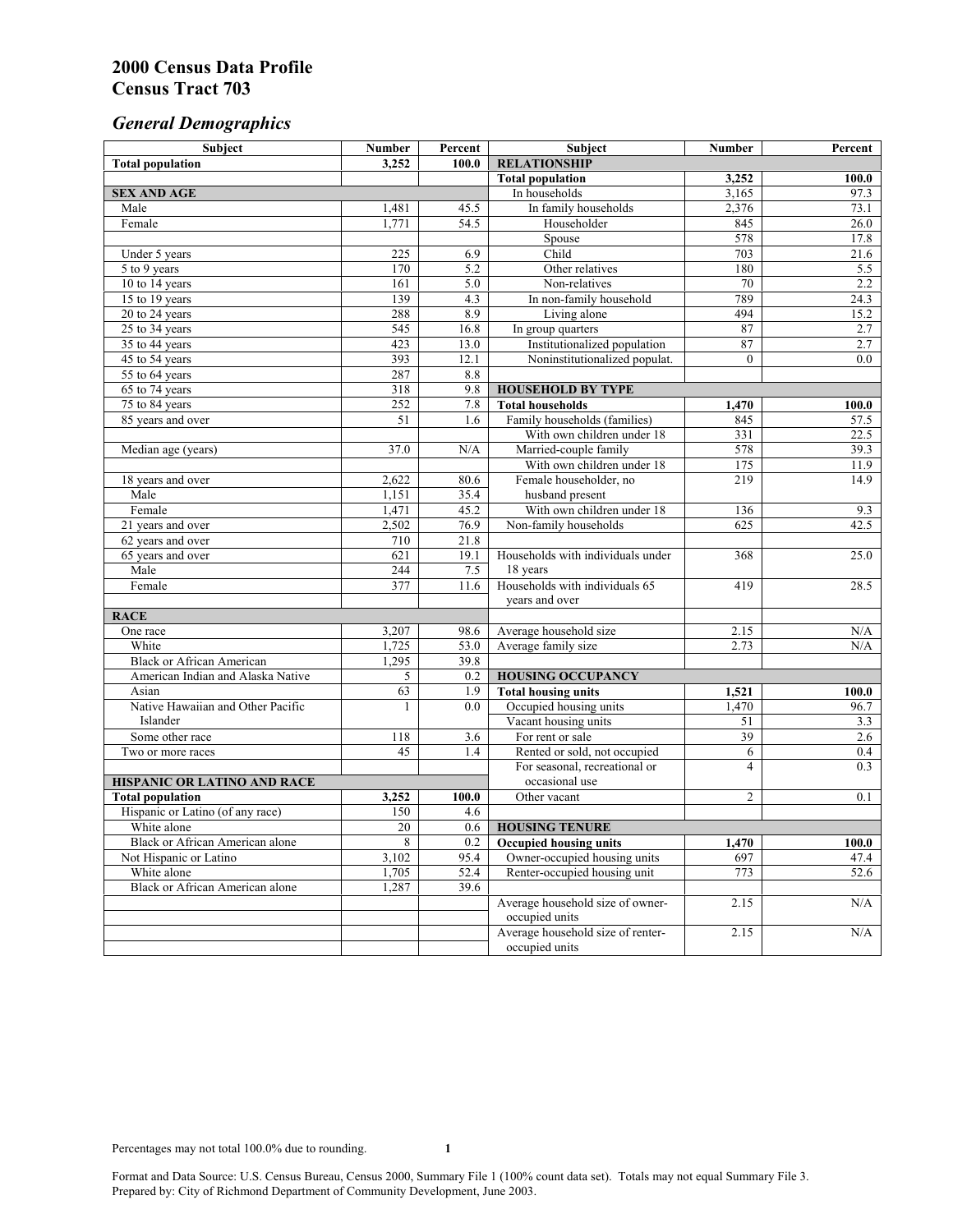### *Social Characteristics*

| <b>Subject</b>                                             | <b>Number</b>            | Percent       | Subject                                                | Number           | Percent          |
|------------------------------------------------------------|--------------------------|---------------|--------------------------------------------------------|------------------|------------------|
| <b>SCHOOL ENROLLMENT</b>                                   | <b>RESIDENCE IN 1995</b> |               |                                                        |                  |                  |
| Population 3 years and over enrolled in                    | 664                      | 100.0         | Population 5 years and over                            | 3,035            | 100.0            |
| school                                                     |                          |               | Same house in 1995                                     | 1,327            | 43.7             |
| Nursery school, preschool                                  | 69                       | 10.4          | Different house in the U.S. in                         | 1.609            | 53.0             |
| Kindergarten                                               | 6                        | 0.9           | 1995                                                   |                  |                  |
| Elementary school (grades 1-8)                             | 241                      | 36.3          | Same county                                            | 503              | 16.6             |
| High school (grades 9-12)                                  | 104                      | 15.7          | Different county                                       | 1,106            | 36.4             |
| College or graduate school                                 | 244                      | 36.7          | Same state                                             | 761              | 25.1             |
|                                                            |                          |               | Different state                                        | 345              | 11.4             |
| <b>EDUCATIONAL ATTAINMENT</b>                              |                          |               | Elsewhere in 1995                                      | 99               | 3.3              |
| Population 25 years and over                               | 2,275                    | 100.0         |                                                        |                  |                  |
| Less than 9 <sup>th</sup> grade                            | 147                      | 6.5           | NATIVITY AND PLACE OF BIRTH                            |                  |                  |
| $9th$ to $12th$ grade, no diploma                          | 164                      | 7.2           | <b>Total population</b>                                | 3,252            | 100.0            |
| High school graduate (includes equivalency)                | 369                      | 16.2          | Native                                                 | 2.940            | 90.4             |
| Some college, no degree                                    | 476                      | 20.9          | Born in United States                                  | 2,884            | 88.7             |
| Associate degree                                           | 85                       | 3.7           | State of residence                                     | 1,716            | 52.8             |
| Bachelor's degree                                          | 623                      | 27.4          | Different state                                        | 1,168            | 35.9             |
| Graduate or professional degree                            | $\overline{411}$         | 18.1          | Born outside United States                             | 56               | 1.7              |
| Percent high school graduate or higher                     | 86.3%                    | N/A           | Foreign born                                           | $\overline{312}$ | 9.6              |
| Percent bachelor's degree or higher                        | 45.5%                    | N/A           | Entered 1990 to March 2000                             | 163              | 5.0              |
|                                                            |                          |               | Naturalized citizen                                    | 169              | $\overline{5.2}$ |
| <b>MARITAL STATUS</b>                                      |                          |               | Not a citizen                                          | 143              | 4.4              |
| Population 15 years and over                               | 2,689                    | 100.0         |                                                        |                  |                  |
| Never married                                              | 817                      | 30.4          | <b>REGION OF BIRTH OF FOREIGN BORN</b>                 |                  |                  |
| Now married, not including separated                       | 1,340                    | 49.8          | Total (excluding born at sea)                          | 312              | 100.0            |
| Separated                                                  | 60                       | 2.2           | Europe                                                 | 65               | 20.8             |
| Widowed                                                    | 259                      | 9.6           | Asia                                                   | 83               | 26.6             |
| Female                                                     | 211                      | 7.8           | Africa                                                 | 43               | 13.8             |
| Divorced                                                   | 213                      | 7.9           | Oceania                                                | $\theta$         | 0.0              |
| Female                                                     | 148                      | 5.5           | Latin America                                          | 121              | 38.8             |
|                                                            |                          |               | Northern America                                       | $\overline{0}$   | 0.0              |
| <b>GRANDPARENTS AS CAREGIVERS</b>                          |                          |               |                                                        |                  |                  |
| Grandparent living in household with<br>29                 |                          | 100.0         | <b>LANGUAGE SPOKEN AT HOME</b><br>100.0                |                  |                  |
| one or more own grandchildren under 18<br>vears            |                          |               | Population 5 years and over                            | 3,035            |                  |
|                                                            |                          |               | English only                                           | 2,683            | 88.4             |
| Grandparent responsible for grandchildren                  | 18                       | 62.1          | Language other than English<br>Speak English less than | 352              | 11.6             |
|                                                            |                          |               |                                                        | 139              | 4.6              |
| <b>VETERAN STATUS</b>                                      |                          |               | "very well"                                            |                  |                  |
| Civilian population 18 years and over<br>Civilian veterans | 2,622<br>398             | 100.0<br>15.2 | Spanish<br>Speak English less than                     | 214<br>84        | 7.1<br>2.8       |
|                                                            |                          |               | "very well"                                            |                  |                  |
| <b>DISABILITY STATUS OF THE CIVILIAN</b>                   |                          |               | Other Indo-European                                    | 34               | 1.1              |
| NONINSTITUTIONALIZED POPULATION                            | languages                |               |                                                        |                  |                  |
| Population 5 to 20 years                                   | 542                      | 100.0         | Speak English less than                                | 19               | 0.6              |
| With a disability                                          | 50                       | 9.2           | "very well"                                            |                  |                  |
| Population 21 to 64 years                                  | 1.743                    | 100.0         | Asian and Pacific Island                               | 62               | 2.0              |
| With a disability                                          | 380                      | 21.8          | languages                                              |                  |                  |
| Percent employed                                           | 63.4%                    | N/A           | Speak English less than                                | 32               | 1.1              |
| No disability                                              | 1,363                    | 78.2          | "very well"                                            |                  |                  |
| Percent employed                                           | 86.7%                    | N/A           | Other Languages                                        | 42               | 1.4              |
| Population 65 years and over                               | 662                      | 100.0         | Speak English less than                                | $\overline{4}$   | 0.1              |
| With a disability                                          | 201                      | 30.4          | "very well"                                            |                  |                  |

Format and Data Source: U.S. Bureau of the Census, Census 2000, Summary File 3 (sample data set). Totals may not equal Summary File 1 due to sampling. Prepared by: City of Richmond Department of Community Development, June 2003.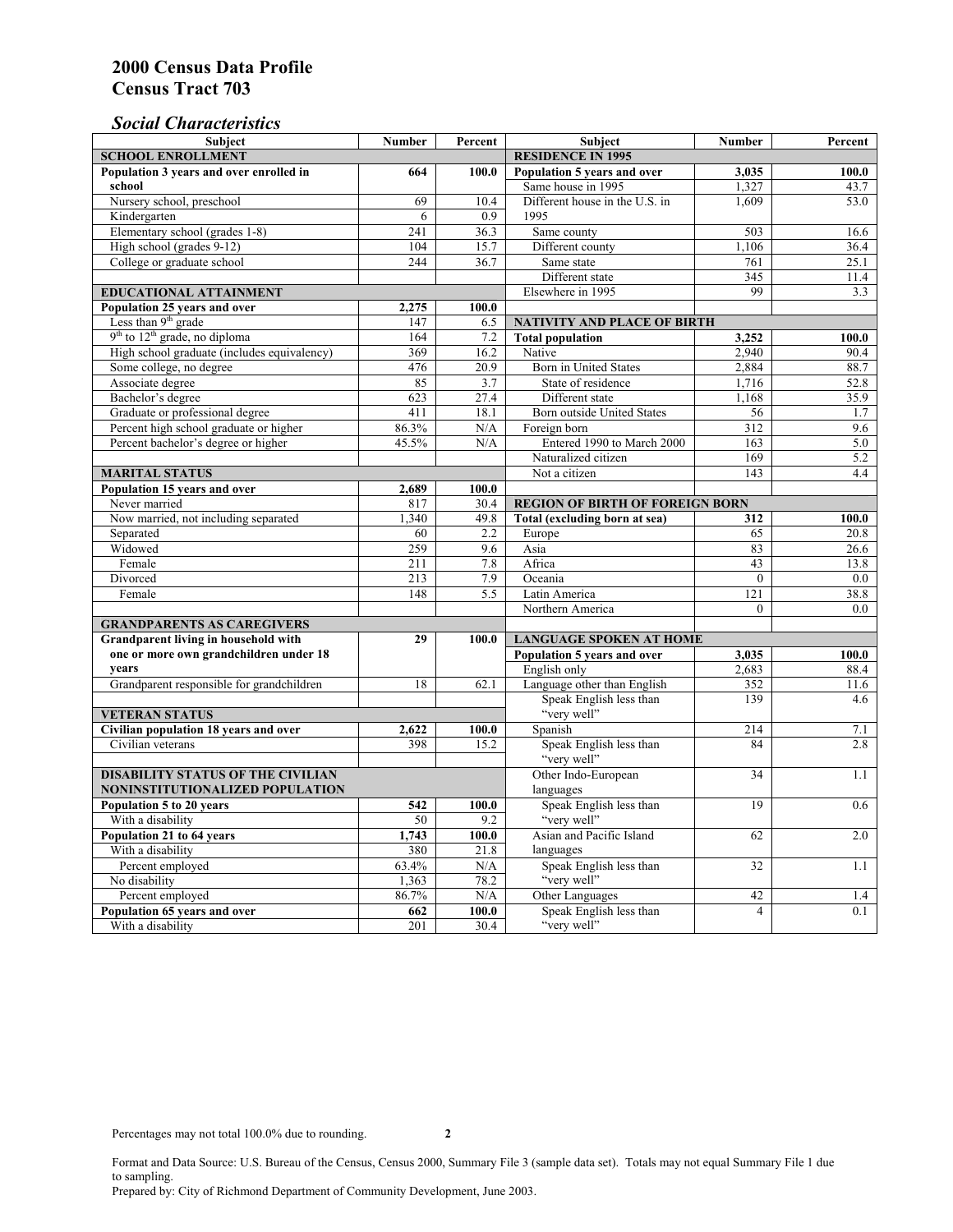#### *Economic Characteristics*

| <b>Subject</b>                                     | Number           | Percent | Subject                                    | Number           | Percent    |
|----------------------------------------------------|------------------|---------|--------------------------------------------|------------------|------------|
| <b>EMPLOYMENT STATUS</b>                           |                  |         | <b>INCOME IN 1999</b>                      |                  |            |
| Population 16 years and over                       | 2,658            | 100.0   | Households                                 | 1,480            | 100.0      |
| In labor force                                     | 1,682            | 63.3    | Less than \$10,000                         | 48               | 3.2        |
| Civilian labor force                               | 1,682            | 63.3    | \$10,000 to \$14,999                       | 64               | 4.3        |
| Employed                                           | 1,600            | 60.2    | \$15,000 to \$24,999                       | 242              | 16.4       |
| Unemployed                                         | 82               | 3.1     | \$25,000 to \$34,999                       | 159              | 10.7       |
| Percent of civilian labor force                    | 4.9%             | N/A     | \$35,000 to \$49,999                       | 406              | 27.4       |
| Armed Forces                                       | $\Omega$         | 0.0     | \$50,000 to \$74,999                       | $\overline{205}$ | 13.9       |
| Not in labor force                                 | 976              | 36.7    | \$75,000 to \$99,999                       | 144              | 9.7        |
| Females 16 years and over                          | 1,488            | 100.0   | \$100,000 to \$149,999                     | 118              | $\ \ 8.0$  |
| In labor force                                     | 846              | 56.9    | \$150,000 to \$199,999                     | $\overline{53}$  | 3.6        |
| Civilian labor force                               | 846              | 56.9    | \$200,000 or more                          | 41               | 2.8        |
| Employed                                           | 800              | 53.8    | Median household income (dollars)          | 42.792           | N/A        |
| Own children under 6 years                         | 282              | 100.0   |                                            |                  |            |
| All parents in family in labor force               | 190              | 67.4    | With earnings                              | 1,094            | 73.9       |
|                                                    |                  |         | Mean earnings (dollars)                    | 50,059           | N/A        |
| <b>COMMUTING TO WORK</b>                           |                  |         | With Social Security income                | 537              | 36.3       |
| Workers 16 years and over                          | 1,563            | 100.0   | Mean Social Security income                | 13,439           | N/A        |
| Car, truck, or van – drove alone                   | 1,266            | 81.0    | (dollars)                                  |                  |            |
| Car, truck, or van - carpooled                     | 213              | 13.6    | With Supplemental Security income          | 19               | 1.3        |
| Public transportation (including taxicab)          | 24               | 1.5     | Mean Supplemental Security                 | 3,468            | N/A        |
| Walked                                             | $\overline{22}$  | 1.4     | income (dollars)                           |                  |            |
| Other means                                        | $\boldsymbol{0}$ | 0.0     | With public assistance income              | 20               |            |
| Worked at home                                     | 38               | 2.4     |                                            | 5,260            | 1.4<br>N/A |
|                                                    |                  |         | Mean public assistance income<br>(dollars) |                  |            |
| Mean travel time to work (minutes)                 | 22.6             | N/A     |                                            |                  |            |
|                                                    |                  |         | With retirement income (dollars)           | 385              | 26.0       |
| Employed civilian population 16 years and over     | 1,600            | 100.0   | Mean retirement income (dollars)           | 20,281           | N/A        |
| <b>OCCUPATION</b>                                  |                  |         |                                            |                  |            |
| Management, professional, and related occupations  | 742              | 46.4    | <b>Families</b>                            | 866              | 100.0      |
| Service occupations                                | 222              | 13.9    | Less than \$10,000                         | 7                | 0.8        |
| Sales and office occupations                       | 457              | 28.6    | \$10,000 to \$14,999                       | 22               | 2.5        |
| Farming, fishing, and forestry occupations         | $\boldsymbol{0}$ | 0.0     | \$15,000 to \$24,999                       | 105              | 12.1       |
| Construction, extraction, and maintenance          | 73               | 4.6     | \$25,000 to \$34,999                       | 69               | 8.0        |
| occupations                                        |                  |         | \$35,000 to \$49,999                       | $\overline{226}$ | 26.1       |
| Production, transportation, and material moving    | 106              | 6.6     | \$50,000 to \$74,999                       | 152              | 17.6       |
| occupations                                        |                  |         | \$75,000 to \$99,999                       | 130              | 15.0       |
|                                                    |                  |         | \$100,000 to \$149,999                     | 94               | 10.9       |
| <b>INDUSTRY</b>                                    |                  |         | \$150,000 to \$199,999                     | 48               | 5.5        |
| Agriculture, forestry, fishing and hunting, and    | $\boldsymbol{0}$ | 0.0     | \$200,000 or more                          | 13               | 1.5        |
| mining                                             |                  |         | Median family income (dollars)             | 50,256           | N/A        |
| Construction                                       | 79               | 4.9     |                                            |                  |            |
| Manufacturing                                      | 91               | 5.7     | Per capita income (dollars)                | 28,012           | N/A        |
| Wholesale trade                                    | 26               | 1.6     | <b>Median earnings (dollars)</b>           |                  |            |
| Retail trade                                       | 217              | 13.6    | Male full-time, year-round workers         | 36,386           | N/A        |
| Transportation and warehousing, and utilities      | 50               | 3.1     | Female full-time, year-round workers       | 27,716           | N/A        |
| Information                                        | 27               | 1.7     |                                            | Number           | Percent    |
| Finance, insurance, real estate, and rental and    | 210              | 13.1    |                                            | below            | below      |
| leasing                                            |                  |         |                                            | poverty          | poverty    |
| Professional, scientific, management,              | 182              | 11.4    | Subject                                    | level            | level      |
| administrative, and waste management services      |                  |         | <b>POVERTY STATUS IN 1999</b>              |                  |            |
| Educational, health and social services            | 424              | 26.5    | <b>Families</b>                            | 15               | 1.7        |
| Arts, entertainment, recreation, accommodation and | 113              | 7.1     | With related children under 18 years       | 15               | 4.3        |
| food services                                      |                  |         | With related children under 5 years        | 15               | 7.2        |
| Other services (except public administration)      | 61               | 3.8     | Families with female householder, no       | 11               | 6.1        |
| Public Administration                              | 120              | 7.5     | husband present                            |                  |            |
|                                                    |                  |         | With related children under 18 years       | 11               | 7.7        |
| <b>CLASS OF WORKER</b>                             |                  |         | With related children under 5 years        | 11               | 11.5       |
| Private wage and salary workers                    | 1,196            | 74.8    | <b>Individuals</b>                         | 126              | 4.0        |
| Government workers                                 | 302              | 18.9    | 18 years and over                          | 95               | 3.7        |
| Self-employed workers in own not incorporated      | 102              | 6.4     | 65 years and over                          | 11               | 1.7        |
| business                                           |                  |         | Related children under 18 years            | 31               | 5.0        |
| Unpaid family workers                              | $\mathbf{0}$     | 0.0     | Related children 5 to 17 years             | 14               | 3.4        |
|                                                    |                  |         | Unrelated individuals 15 years and         | 77               | 9.8        |
|                                                    |                  |         |                                            |                  |            |
|                                                    |                  |         | over                                       |                  |            |

Percentages may not total 100.0% due to rounding. **3** 

Format and Data Source: U.S. Bureau of the Census, Census 2000, Summary File 3 (sample data set). Totals may not equal Summary File 1 due to sampling.

Prepared by: City of Richmond Department of Community Development, June 2003.